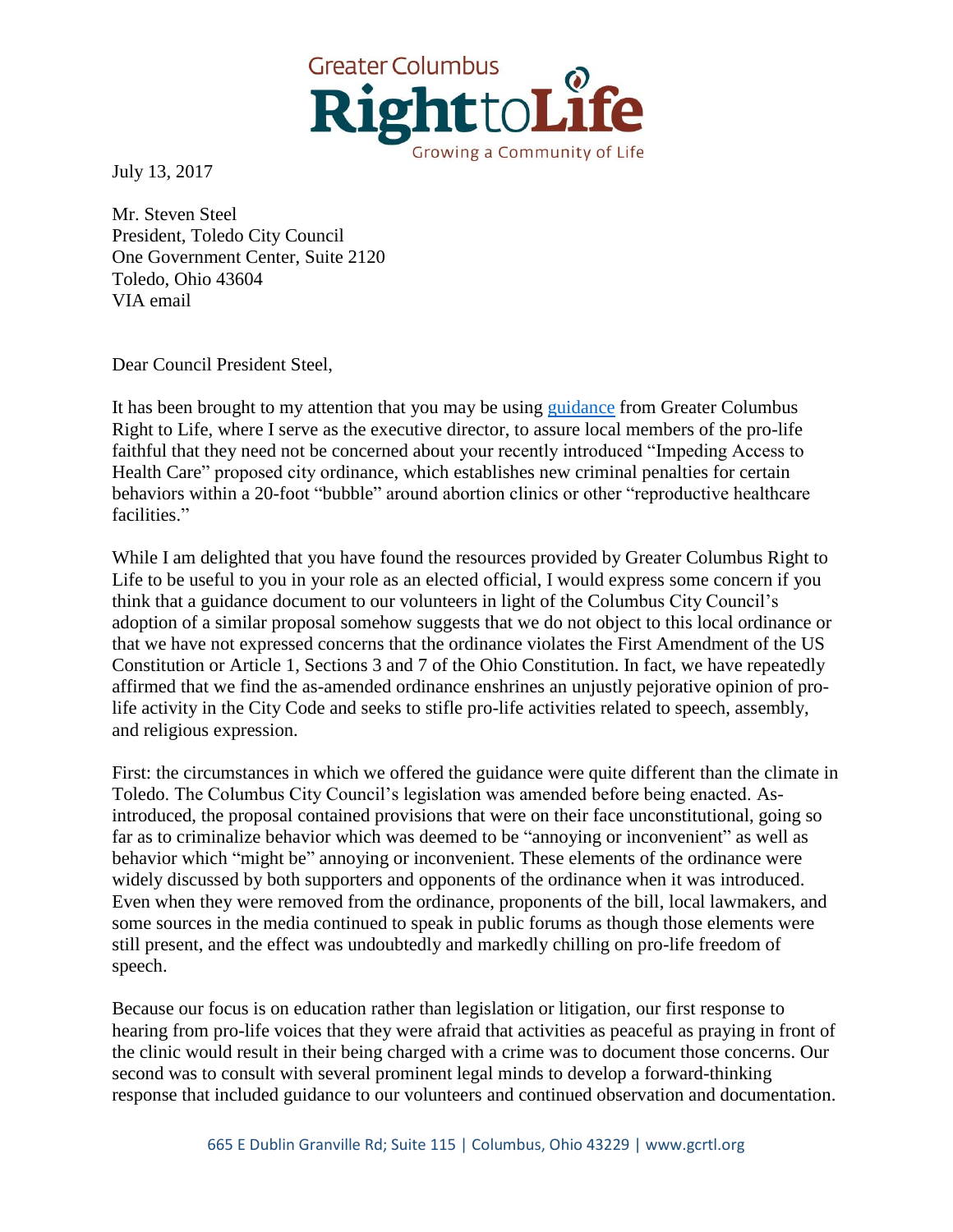This guidance not only serves to clarify and explain the language of the ordinance, but also to illustrate the ridiculous nature of the City's actions, to provide supporting arguments for our claim that the ordinance served no useful public policy or public safety purpose interest, and to be used as an educational tool for our volunteers and the community at large. We argued then, as we do now, that absent any legitimate public purpose, the law was a thinly veiled tool to curry political favor from pro-abortion activists and scare pro-life activists into stifling the expression of protected free speech. Some also hypothesized that it provided an avenue for rebuked and embarrassed members of Columbus City Council to save face on a hastily introduced and rushed-to-enactment ordinance. Knowing that litigation on this issue would be costly and prolonged, we have not made a determination to file a lawsuit at this time, but that does not mean we had no grounds under which we could, and it should not be interpreted to mean that we would not join with other groups around the state in joint legal defense in the future.

That we have not pursued legal action against this ordinance is also a credit to the unity, cohesion, and professionalism of the pro-life movement in central Ohio. Together, we have refused to be cowed into inaction by the bullying political efforts of Columbus City Council, and our day-to-day actions have shown that the newly enacted ordinance was a paper tiger: unnecessary and redundant. While our activities have not altered, nor to my knowledge have any of the activities of other local pro-life groups altered, there have been no known instances of prolife activists being charged under the new ordinance. If anything, the last year has anecdotally seen increased aggressive behavior on the part of pro-choice activists and several documented police reports by pro-life individuals against the aggressive behavior. Although abortion industry activists and members of City Council argued that the ordinance was necessary because the existing laws regarding disorderly conduct, assault, and related criminal codes were insufficient to stop alleged bad actors in the pro-life community, the enacted ordinance simply re-codified these same violations but with a higher burden of proof – which ironically would make it more difficult to prosecute hypothetical bad actors or actions. Like Columbus, assault, disorderly conduct, unlawful restraint, and traffic violations are already current ordinances with similar or the same penalties as the newly proposed penalty in Toledo, but in almost every instance the existing local ordinance has a lesser burden of proof. Like Columbus, your proposed law might make it harder to prosecute (alleged) bad actors than the existing law. This is absurd. If there is a legitimate public safety problem that Council must address, existing city codes give public safety officers the ability to address the problems, and there are legitimately steep penalties under parallel state laws and the federal FACE Act, a law enacted in the 90's to protect abortion clinics, abortion providers, and abortion clinic staff and patients. Pursuing any of these would be a far more fruitful use of Council's time and taxpayer dollars.

To be very clear, Greater Columbus Right to Life does not tolerate any activities which would constitute assault, vandalism, trespass, extortion or other threatening behavior, or the violation of any other laws. Moreover, we treat all people – even those with whom we disagree – with respect and love. Volunteers who will not abide by our standards are given one warning and then invited to leave our program. We have as much or more of an interest in the prayerful, peaceful, and law-abiding expression of free speech as do our local government leaders. I suspect that this is also true in Toledo.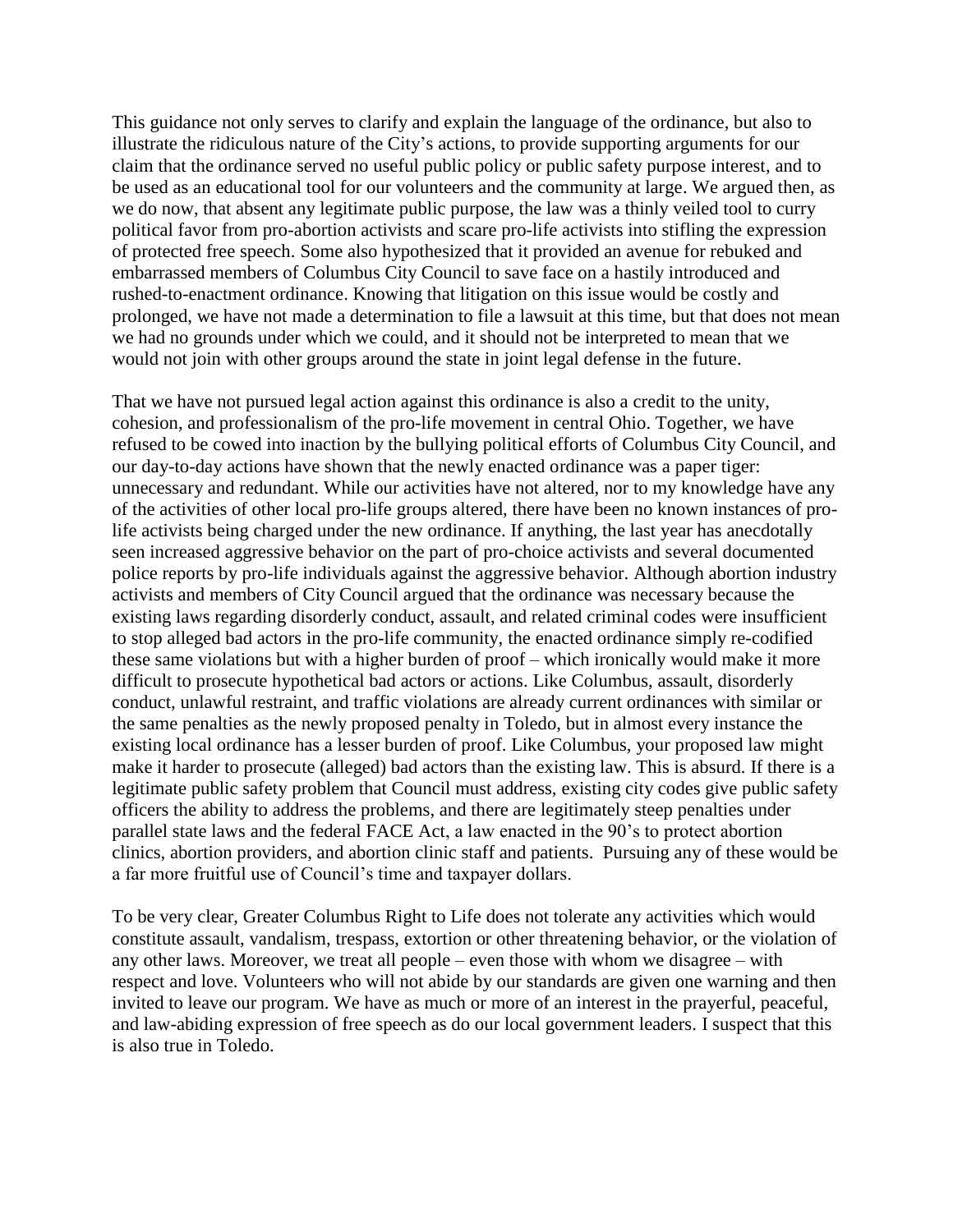While I do not claim to be an expert on Toledo or its municipal code, and I am hesitant to weigh in on the politics or policies of a local government beyond our region, it appears as though in being encouraged to model your code after the Columbus ordinance, you may have been misled into introducing a solution in search of a problem – one that will serve no real purpose in Toledo beyond an effort to intimidate pro-life voices from exercising their free speech in public and private places near abortion clinics. Moreover, you may not have considered the unintended consequences, such as potentially restricting union activity in front of a hospital with a maternity ward or a health care office that offers other OBGYN services during labor negotiations or a strike. Indeed, this policy could also impact abortion activists from protesting a local hospital's decision not to enter into a transfer agreement. These groups have the same right to exercise free speech as pro-life voices, and the result would be either a chilling of their rights too or a selective and likely unconstitutional focus on pro-life groups for enforcement.

While I appreciate your consideration of our perspective, I would also ask you to consider one other element to this discussion. While you and I may have very different perspectives on the humanity of the unborn child and the justness of laws which allow for his or her intentional destruction, it is obvious that the purpose of this bill is to quell protests at the one remaining abortion clinic in Toledo – Capital Care Network of Toledo. If this is the intent, then it is only fair to place in the record some particulars of the business that the Council is taking such extraordinary measures to protect.

Just this week, it came to light that one of the men who has long provided abortion services at Capital Care Network of Toledo (CCNT), David Burkons, has lost his medical license. The decision was made by the Ohio Medical Board after an investigation that lasted over a year. The charges against him were numerous, but they generally conclude that he was operating a pill mill out of the offices of Capital Care Network of Cuyahoga Falls, a facility that was [shut down by](http://www.gcrtl.org/uploads/4/7/1/2/4712557/terrie_hubbard_letter_to_document.pdf)  [state regulators and the DEA](http://www.gcrtl.org/uploads/4/7/1/2/4712557/terrie_hubbard_letter_to_document.pdf) after a routine inspection yielded violations that ranged from the prescribing practices of then-Dr. Burkons to the theft of patient blood and generally filthy conditions.

Capital Care Network of Toledo, like the now closed Cuyahoga Falls facility is owned by T & S Management, which also operates one of Columbus' infamous clinics: Founder's.

Capital Care Network, like Founder's, now has a record of TWO of their recent abortion providers losing medical licenses. In today's environment where local communities grapple with skyrocketing rates of overdose and addiction, running a pill mill would seem to be at the top of despicable actions by a physician. However, this is paled by the actions of another Capital Care Network physician who lost his license after being [indicted by the federal government for child](http://med.ohio.gov/formala/35032590.pdf)  [pornography.](http://med.ohio.gov/formala/35032590.pdf) This could not have come to a complete surprise to the owner and operator of Capital Care Network, because he was hired despite a previous medical license suspension and revocation after pleading guilty to several counts of sexual imposition of minors. This means that Capital Care Network knowingly hired a child sex offender to perform gynecological care on women – including minor girls, and he was later found to be part of a child pornography ring. This serious lack of discretion is not limited to these two providers hired by Capital Care Network. T&S Management, who is identified as the owner and operator of CCNT and Founder's, respectively, was shown to owe nearly a million dollars to the City of Columbus, the